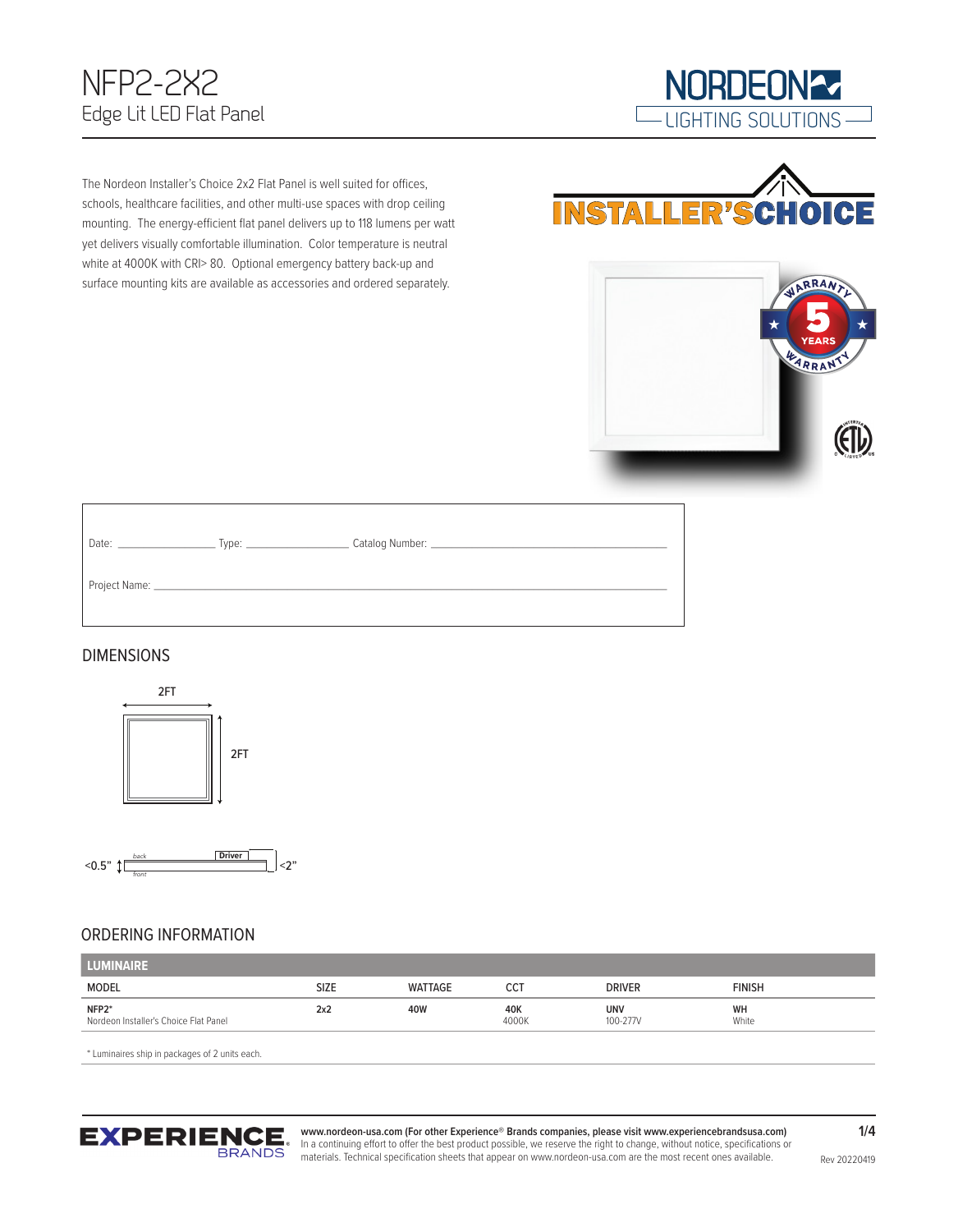

#### PRODUCT SPECIFICATIONS

| <b>LUMEN OUTPUT</b>          | 4491 lumens                                        |
|------------------------------|----------------------------------------------------|
| <b>EFFICACY</b>              | <b>118 LPW</b>                                     |
| <b>LUMEN MAINTENANCE</b>     | (L70): >50,000 hours @ 25°C                        |
| <b>COLOR TEMPERATURE</b>     | 4000K                                              |
| <b>BEAM ANGLE</b>            | $120^\circ$                                        |
| <b>CRI</b>                   | >80 CRI                                            |
| <b>OPERATING TEMPERATURE</b> | -20°C to 45°C (-4°F to 113°F)                      |
| <b>INPUT VOLTAGE</b>         | 100-277VAC 50/60Hz; PF>.95                         |
| <b>POWER CONSUMPTION</b>     | 38W                                                |
| <b>CONTROL</b>               | 0-10V dimming                                      |
| <b>INGRESS PROTECTION</b>    | IP40                                               |
| <b>CERTIFICATIONS</b>        | $\mathbb{F}$                                       |
| <b>CONSTRUCTION</b>          | Ultra-slim Aluminum Frame - < 0.5 inch thick       |
| <b>DRIVER</b>                | External UL Listed Class-2 Constant Current Driver |
| <b>LEDs</b>                  | SMD 4014 LED chips                                 |

EMERGENCY BATTERY BACKUP (Ordered separately, for field installation)

#### **Catalog #: EM-LED-5-500**

Description: LED emergency back-up driver with dual flex conduit. 5 watt output, 120-277v input. Drives LED loads at 5 watts nominal for minimum of 90 minutes. Emergency pack is designed to deliver 5 watts to a constant current LED load. Approximate output is 500 lumens. Suitable for dry or damp locations.



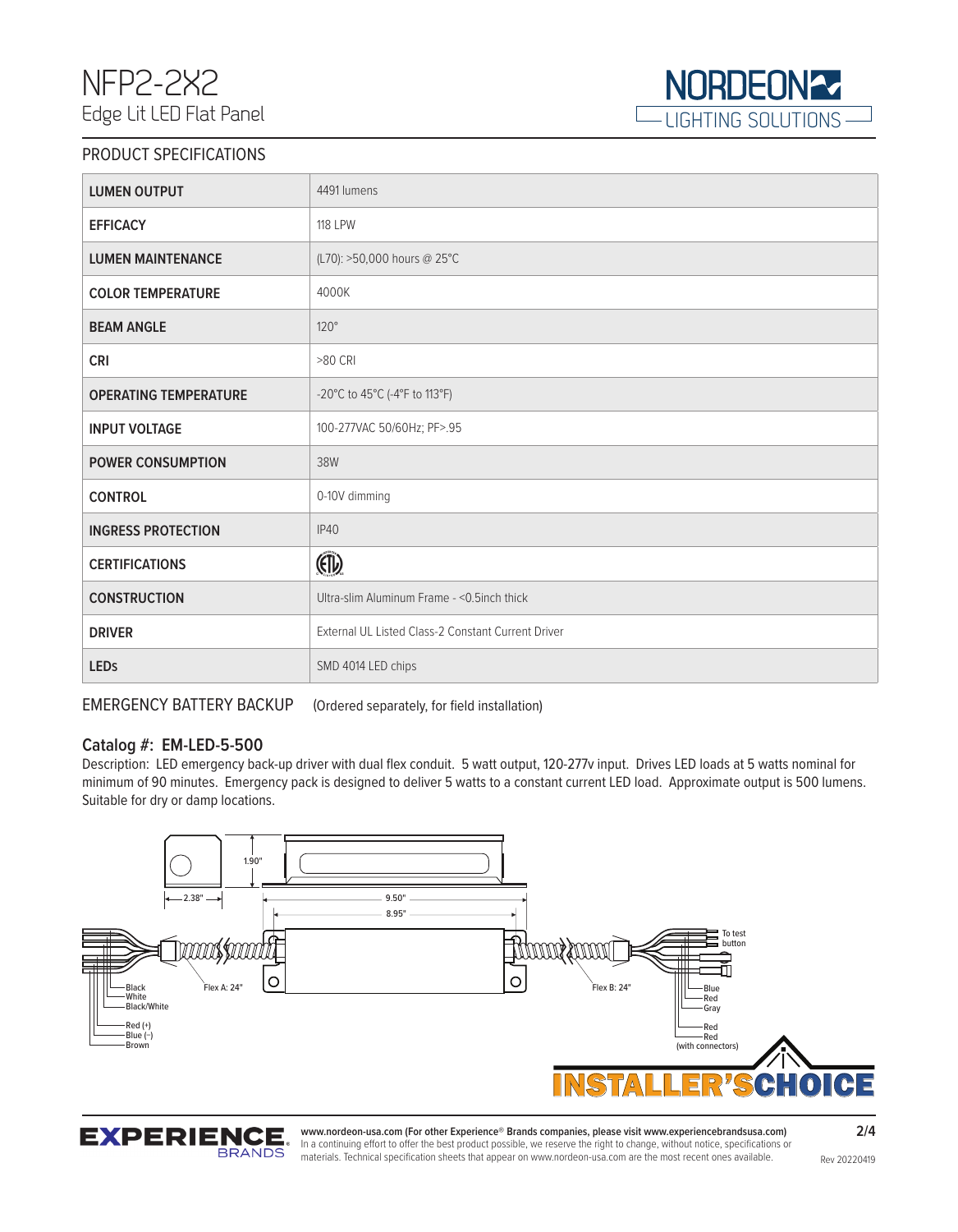# 2 X 2 SURFACE MOUNT KIT For LED Flat Panels



#### DESCRIPTION

Surface Mount Kit for 2x2 LED Flat Panels







MODEL NFP-SMK-2x2

#### KIT INCLUDES:

- Surface Mount Kit
- Assembly Screws
- Anchoring Screws

WHAT YOU'LL NEED (NOT INCLUDED):

- Wiring supplies as specified by code
- LED Flat Panel fixture